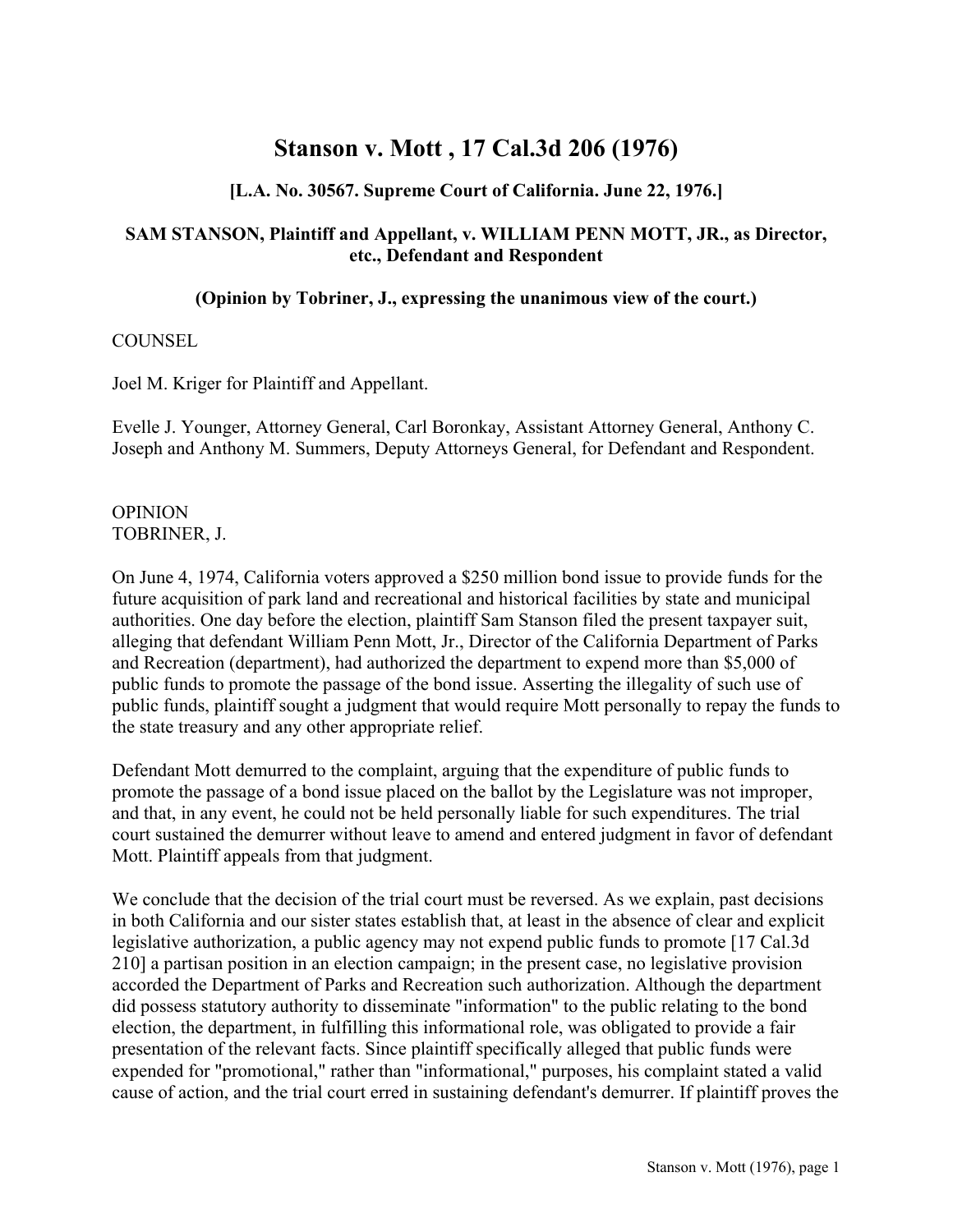allegations of his complaint at trial, he will be entitled to at least a declaratory judgment that such expenditure of public funds was improper, and, perhaps, to injunctive relief as well.

Whether defendant Mott may be held personally liable for the funds which have already been spent presents a more difficult question. Although early California decisions held public officials strictly liable for any unauthorized expenditure of public funds, even when such expenses were incurred in good faith, subsequent legislation has considerably narrowed the circumstances under which public employees are generally held personally accountable for resultant losses. In accommodating the policy underlying this legislative development with the long-recognized public interest in protecting the public treasury from potential mismanagement or abuse, we conclude that defendant may be held personally liable to repay expended funds only if he failed to exercise due care in authorizing the expenditure of the funds.

## 1. The facts.

We begin by summarizing the allegations of plaintiff's first amended complaint, allegations which, for purposes of this proceeding, must be accepted as true. The complaint alleges that defendant Mott authorized the department to expend more than \$5,000 in public funds to promote the passage of the State Beach, Park, Recreational and Historical Facilities Bond Act of 1974 (bond act), a ballot proposition submitted to the voters upon the approval of the Legislature. (Stats. 1972, ch. 912, p. 1620.)

According to the complaint, the department's "promotion" of the bond issue took a number of forms: first, upon plaintiff's request for information concerning the bond issue election, the department allegedly sent him materials written and printed by the public agency which [17 Cal.3d 211] "were not merely informative but presented promotional material in favor of the ... Bond Act"; second, the department also allegedly sent plaintiff "promotional materials written by Californians for Parks, Beaches and Wildlife," a private organization formed to promote the passage of the bond act; third, the department allegedly expended state funds from June 1973 to June 1974 "for speaking engagements and travel expenses" to promote the passage of the act; and fourth and finally, a three-person staff, established under defendant's authorization to work specifically on the bond act, allegedly expended "time and state resources" to promote the passage of the act. The complaint did not include copies of the promotional material allegedly distributed by the public agency.

On the basis of these allegations and the further assertion that "[t]he promotion of public support for the purpose of winning an election is not a proper governmental function or reason for expenditure of state funds," plaintiff sought a judgment ordering defendant to account for and repay all improperly expended funds, and any other relief that "the court may deem just and proper."

Defendant filed a general demurrer to the amended complaint, maintaining that "the promotion of public support for [the bond act] was a proper purpose for [the] expenditure of state funds" and that, in any event, defendant Mott could not be held personally liable for such expenditures. Defendant argued that because the Legislature had approved the bond act before placing it on the ballot, the department's promotion of its passage clearly fulfilled a "public purpose."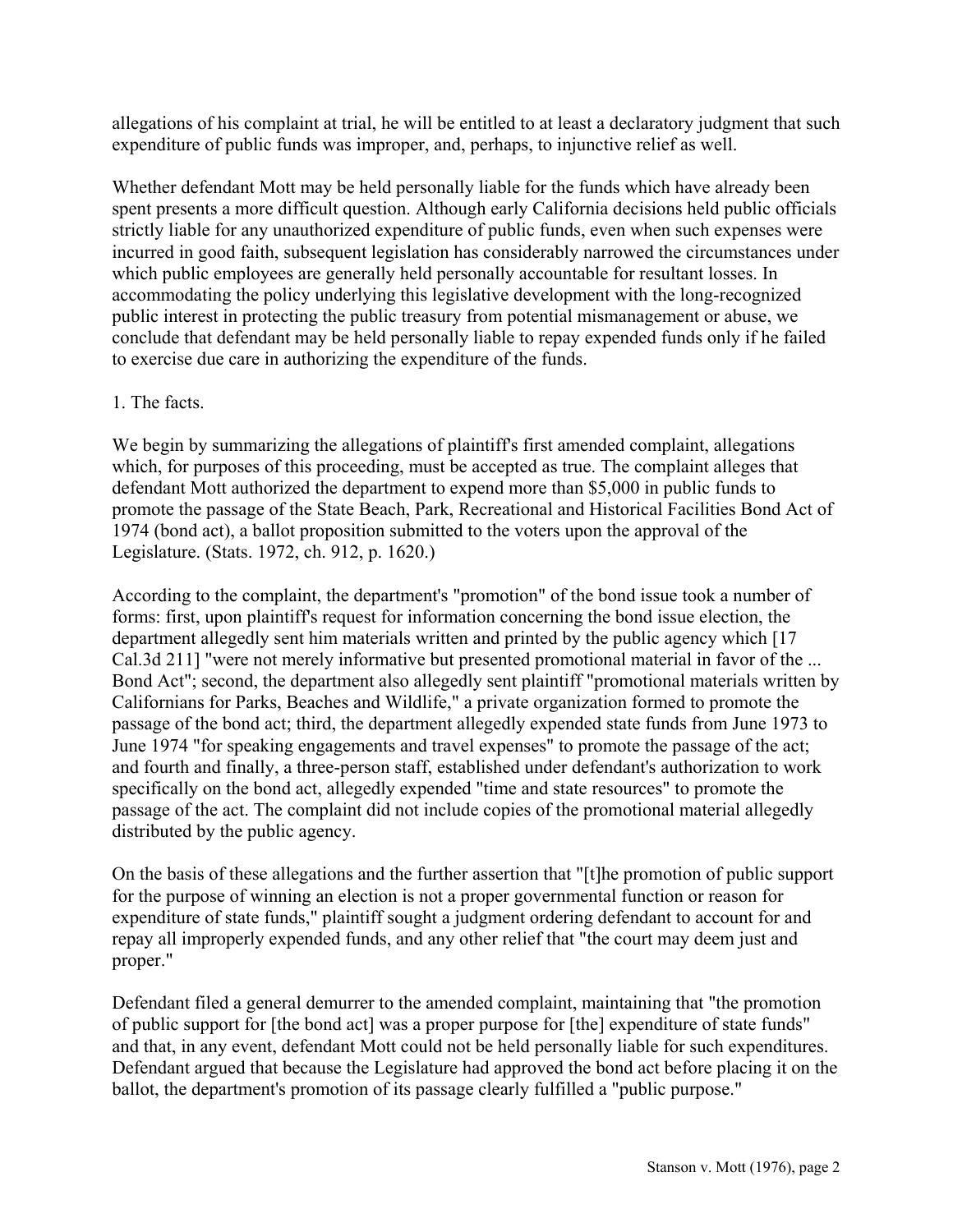After a hearing, the trial court sustained the demurrer by minute order, and thereafter entered judgment in defendant's favor. This case is before our court on appeal from that judgment.

2. [1] Plaintiff is not collaterally estopped from challenging the propriety of defendant's expenditures in connection with the bond act.

Before beginning our analysis of the propriety of defendant's alleged promotional expenditures, we must consider defendant's preliminary argument that plaintiff is presently collaterally estopped from attacking the propriety of such expenditures by virtue of the Court of Appeal decision in Stanson v. Brown (1975) 49 Cal.App.3d 812 [122 Cal.Rptr. 862], decided during the pendency of the instant appeal. In Stanson v. Brown, unlike the instant case, the present plaintiff attacked the legality [17 Cal.3d 212] of the 1974 bond election itself and attempted, under various provisions of the Elections Code, to have the election set aside. (See Elec. Code, ß 20021 et seq.) As a basis for that election challenge, Stanson alleged, inter alia, that the park director had made improper campaign expenditures and had issued misleading public statements as to the need for the bond issue.

The trial court in Stanson v. Brown sustained a demurrer to the complaint and entered judgment accordingly; the Court of Appeal affirmed, pointing out that while the complaint alleged numerous improprieties by the park director, it did not allege facts or conduct which, by statute, would justify the setting aside of an election (see Elec. Code, § 20021, subd. (c)) and, moreover, failed to allege that the asserted improprieties had actually affected the outcome of the election. (See Canales v. City of Alviso (1970) 3 Cal.3d 118, 129-130 [89 Cal.Rptr. 601, 474 P.2d 417]; Willburn v. Wixson (1974) 37 Cal.App.3d 730, 738 [112 Cal.Rptr. 620]; Elec. Code, §§ 20022, 20024.) On these grounds the Court of Appeal's affirmance was unquestionably correct.

Although the complaint in the Stanson v. Brown action had been aimed solely at setting aside the bond election, the Court of Appeal appended a concluding paragraph to its decision indicating that the park director's alleged promotional expenditures were in fact proper, fn. 1 and it is this paragraph which defendant now suggests operates collaterally to estop plaintiff from raising the issue in the instant case. The statements in question in the Stanson v. Brown opinion, however, were pure dicta; the propriety or impropriety of the park director's alleged expenditures was completely irrelevant to the decision, for, as the Court of Appeal itself recognized, even if such expenses had been found improper they would not have afforded a basis for setting aside the election. (See also Brennan v. Black (Del. 1954) 104 A.2d 777, 790-791; Citizens to Protect Pub. Funds v. Board of Education (1953) 13 N.J. 172 [98 A.2d 673, 676].) [17 Cal.3d 213]

Moreover, although the Stanson v. Brown court justified its discussion of this issue on the ground that the trial court had denied plaintiff leave to amend his complaint, Stanson had never attempted to join the present taxpayer action with his election challenge; under existing California law, a plaintiff is not required to join separate causes of action arising out of the same transaction (see 3 Witkin, Cal. Procedure (2d ed. 1971) Pleading, ßß 243, 244, pp. 1915-1918 and (1975 Supp.) p. 56), and thus the Court of Appeal in Stanson v. Brown had no reason or authority to pass on the propriety of the park director's expenditures. Under these circumstances, the Court of Appeal's statements in the earlier decision cannot operate collaterally to estop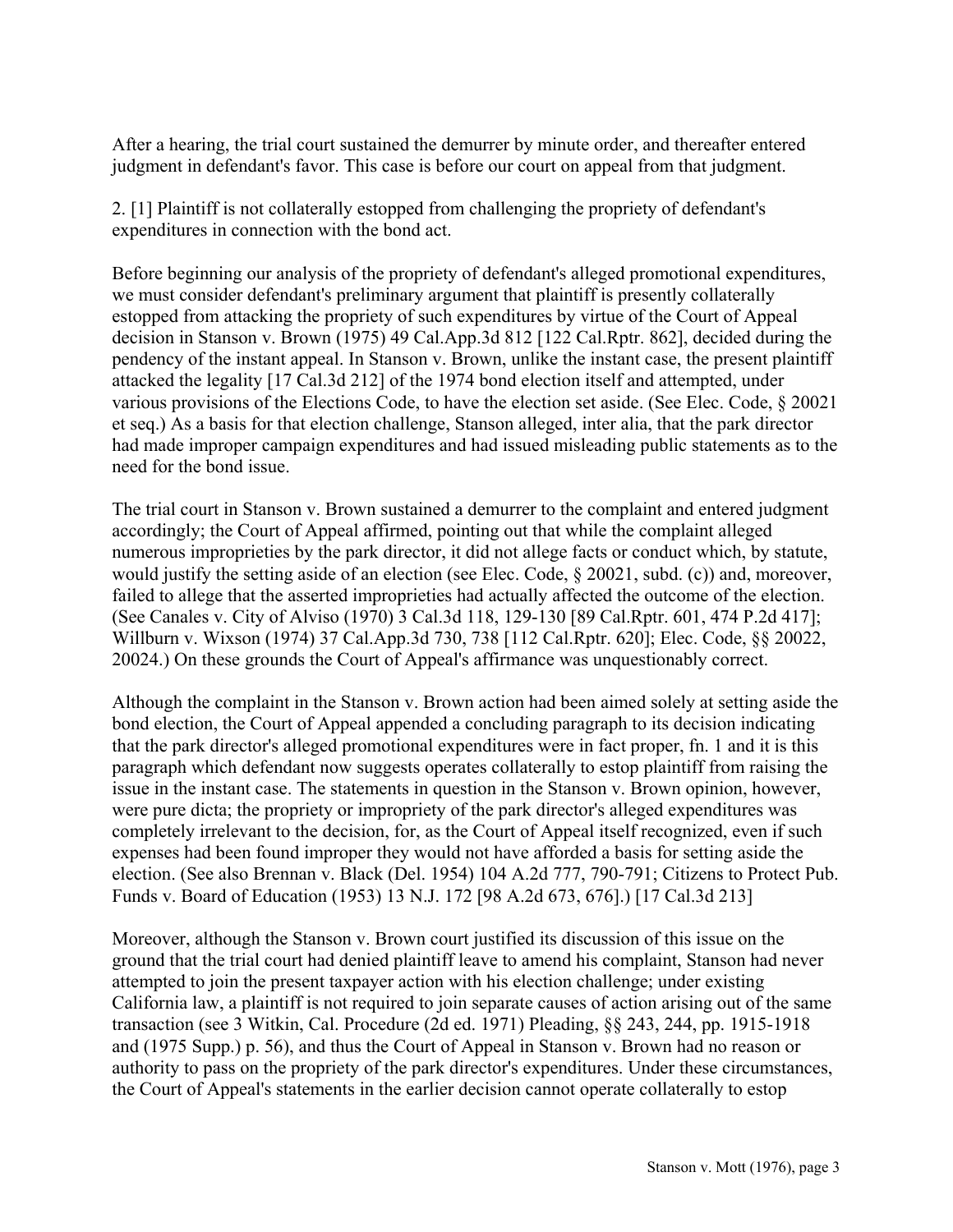plaintiff in the instant case. (See Estate of Simmons (1966) 64 Cal.2d 217, 223 [49 Cal.Rptr. 369, 411 P.2d 97]; Albertson v. Raboff (1956) 46 Cal.2d 375, 384-385 [295 P.2d 405]; 4 Witkin, Cal. Procedure (2d ed. 1971) Judgment, ß 210, pp. 3348-3349.)

3. [2a] Defendant could not properly expend public funds to promote the passage of the bond act.

Having determined that plaintiff is not precluded from raising the issue, we reach the question of whether defendant Mott, in allegedly authorizing the expenditure of public funds to promote the passage of the 1974 bond act, acted within legal bounds or not.

[3] We start with the general principle that expenditures by an administrative official are proper only insofar as they are authorized, explicitly or implicitly, by legislative enactment. Contrary to defendant's contention below, such executive officials are not free to spend public funds for any "public purpose" they may choose, but must utilize appropriated funds in accordance with the legislatively designated purpose. "It is the policy of the law in the absence of a clearly negatived intention to have ... funds authorized for a particular purpose expended for such purpose." (Uhl v. Badaracco (1926) 199 Cal. 270, 284 [248 P. 917]; cf. Mahoney v. San Francisco (1927) 201 Cal. 248, 252 [257 P. 49].)

[2b] With respect to the Department of Parks and Recreation, this general principle finds explicit statutory confirmation in section 504 of the Public Resources Code. Section 504 provides in full: "The department may expend the money in any appropriation or in any special fund in the State Treasury made available by law for the administration of the statutes the administration of which is committed to the department, or for the use, support, or maintenance of any board, bureau, commission, [17 Cal.3d 214] department, office or officer whose duties, powers, and functions have been transferred to and conferred upon the department. Such expenditures by the department shall be made in accordance with law in carrying out the purposes for which the appropriations were made or the special funds created." (Italics added.)

In the instant case, defendant Mott suggests that legislative authorization for the expenditure of public funds to promote the passage of the 1974 bond act can be found in several sources. Defendant points initially to the 1972 legislative act which approved the park bond issue and submitted the matter to the voters (Stats. 1972, ch. 912, pp. 1620-1629) and, more specifically, to section 10 of the act which appropriated to the Department of Parks and Recreation \$50,000 for "advance planning" under the act. Although defendant suggests that the department was free to use this money for any purpose connected with the bond act, including the promotion of the bond act's passage at the June 1974 election, we believe the explicit language of section 10 belies any such interpretation.

Section 10 reads in full: "There is hereby appropriated to the Department of Parks and Recreation the sum of fifty thousand dollars (\$50,000) from the Bagley Conservation Fund for advance planning on projects to be financed under subdivisions (b), (c) and (e) of Section 5096.85 of the Public Resources Code." fn. 2 (Italics added.) This language makes [17 Cal.3d 215] clear that the Legislature intended that the designated funds be used to begin plans on the specified projects, projects which included the acquisition of additional land and the development of historical resources for the state park system. There is absolutely no indication in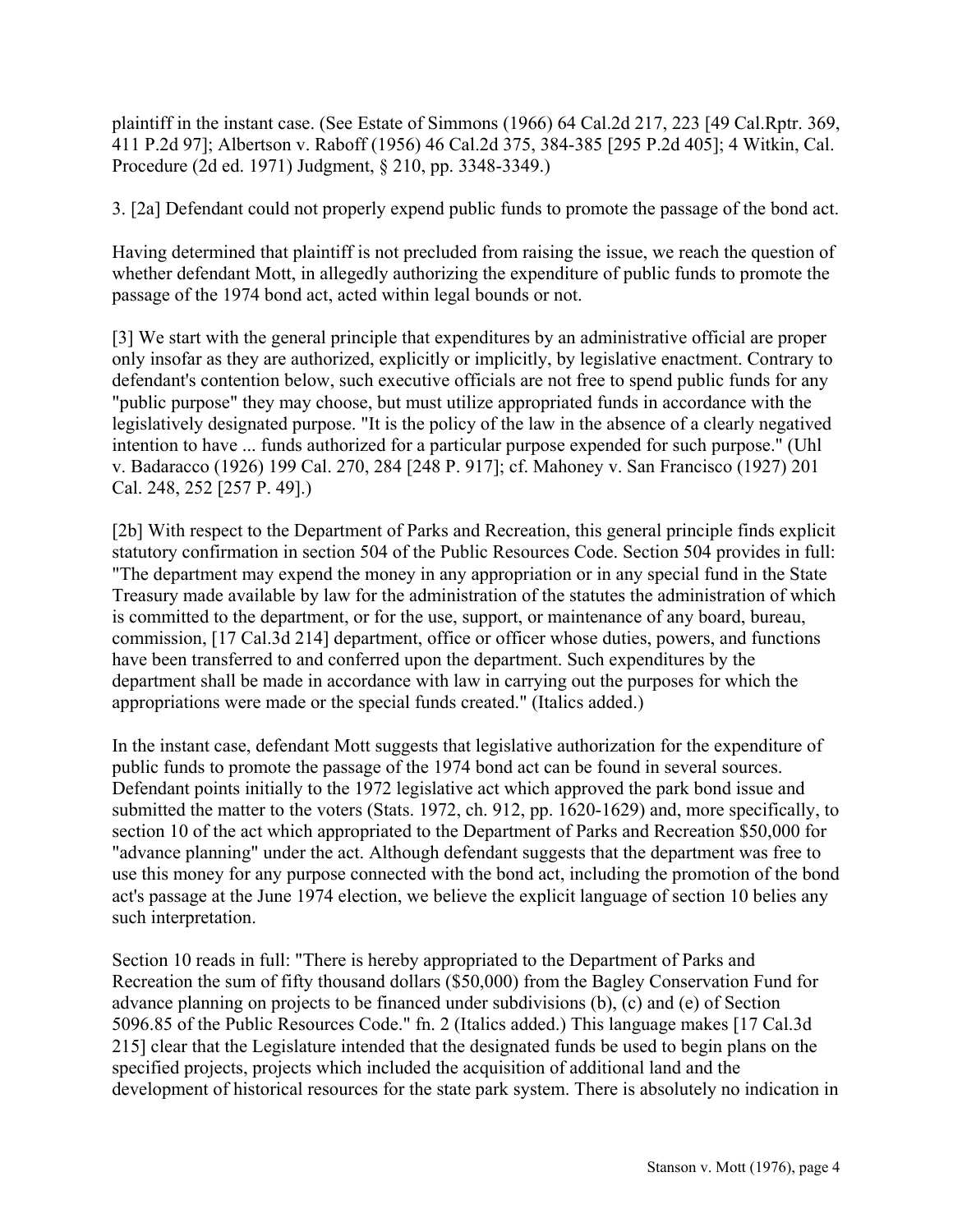the language of section 10 that the Legislature intended to authorize the department to utilize such funds for campaign expenses to promote the passage of the act at the upcoming election; similarly, we can find no other provision of the bond act which contemplates such expenditures by the department. fn. 3

A more plausible source of legislative authorization is presented by defendant's alternative suggestion that the alleged expenditures are justified under the general provisions of section 512 of the Public Resources Code and the related budgetary allocations. Section 512 provides: "For the purpose of disseminating information relating to its activities ... duties or functions, the department may issue publications ... and perform such acts and carry on such functions as in the opinion of the director will best tend to disseminate such information." Inasmuch as the duties of the department include a responsibility (1) to investigate and report on the public recreational needs of the state (Pub. Resources Code, ß 541, subd. (b)), (2) to devise long-range plans necessary to meet such needs (Pub. Resources Code, § 541, subd. (e)), and (3) to assist the Park and Recreation Commission in the "protection and development of the state park system" (italics added) (Pub. Resources Code,  $\S$ § 539, 541, subd. (a)), defendant argues that section 512 authorized the department to spend budgeted public funds to disseminate "information" concerning [17 Cal.3d 216] the public need for the passage of the bond issue, even if such dissemination took the form of "promotional" or campaign activity.

This court faced a somewhat similar question as to whether a general authorizing provision could be interpreted to permit the expenditure of public funds for campaign purposes in Mines v. Del Valle (1927) 201 Cal. 273 [257 P. 530]. In Mines, the Los Angeles Board of Public Service Commissioners, the governing board of a municipally owned public utility, had expended more than \$12,000 of public funds to promote the passage of a municipal bond issue aimed at raising funds for the expansion of the city's municipal electrical generating system; as in the instant case, a taxpayer challenged the propriety of such expenditures, and the commissioners defended their actions on the basis of their broad authority, under the Los Angeles Charter, "'[t]o construct, operate, maintain and extend ... electric plants, works, systems and equipments ....'" (Italics added.) (201 Cal. at p. 281.)

The Mines court, however, rejected the commissioners' contention and found the campaign expenditures improper. Pointing out that "the electors of said city opposing said bond issue had an equal right to and interest in the [public] funds ... as those who favored said bonds," the court reasoned that "[t]o use said public funds to advocate the adoption of a proposition which was opposed by a large number of said electors would be manifestly unfair and unjust to the rights of said last-named electors ...." (201 Cal. at p. 287.) Accordingly, the Mines court concluded that the action of the commissioners in making such expenditures "cannot be sustained unless the power to do so is given to said board in clear and unmistakable language." (Italics added.) (Id.) Since the general charter authority "to ... extend" the municipal electrical service did not meet this rigorous standard of specificity, the Mines court held the challenged expenditures improper.

Although this issue has not arisen in any California judicial decision since Mines, more recent out-of-state authorities confirm the validity of the Mines decision. In Citizens to Protect Pub. Funds v. Board of Education (1953) 13 N.J. 172 [98 A.2d 673], for example, Justice (now United States Supreme Court Justice) Brennan, writing for the New Jersey Supreme Court, considered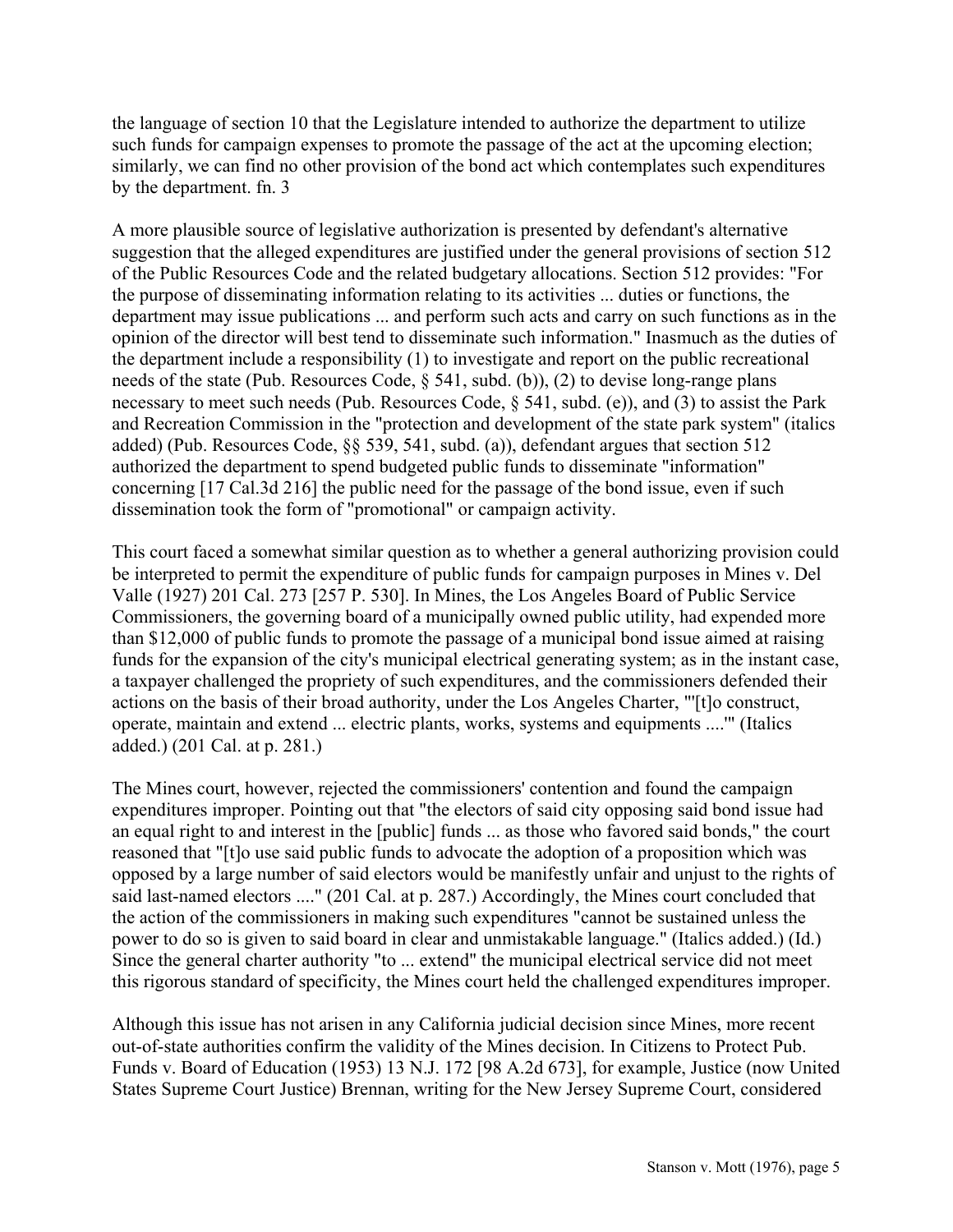the legality of a school board's expenditure of public funds for the publication of an 18-page booklet concerning a school building program which was the subject of an upcoming bond election. Most of the booklet contained factual information [17 Cal.3d 217] as to the need for the proposed school facilities and the cost of the proposed project, but three of the booklet's pages contained the simple exhortation "Vote Yes," "Vote Yes" and an additional page warned of the dire consequences that would result "if You Don't Vote Yes."

Focusing on these latter portions of the booklet, the New Jersey court declared that in publishing such material "the board made use of public funds to advocate one side only of the controversial question without affording the dissenters the opportunity by means of that financed medium to present their side, and this imperilled the propriety of the entire expenditure. The public funds entrusted to the board belong equally to the proponents and opponents of the proposition, and the use of the funds to finance not the presentation of facts merely but also arguments to persuade the voters that only one side has merit, gives the dissenters just cause for complaint. The expenditure is then not within the implied power and is not lawful in the absence of express authority from the Legislature." (98 A.2d at p. 677.)

Indeed, every court which has addressed the issue to date has found the use of public funds for partisan campaign purposes improper, either on the ground that such use was not explicitly authorized (see Porter v. Tiffany (1972) 11 Ore.App. 542 [502 P.2d 1385, 1387-1389]; Elsenau v. City of Chicago (1929) 334 Ill. 78 [165 N.E. 129, 130-131]; State v. Superior Court (1917) 93 Wash. 267 [160 P. 755, 756]) or on the broader ground that such expenditures are never appropriate. (See Stern v. Kramarsky (1975) 84 Misc.2d 447 [375 N.Y.S.2d 235, 239-240].) As in the instant case, the majority of these decisions related to expenditures in connection with bond elections.

Underlying this uniform judicial reluctance to sanction the use of public funds for election campaigns rests an implicit recognition that such expenditures raise potentially serious constitutional questions. A fundamental precept of this nation's democratic electoral process is that the government may not "take sides" in election contests or bestow an unfair advantage on one of several competing factions. A principal danger feared by our country's founders lay in the possibility that the holders of governmental authority would use official power improperly to perpetuate themselves, or their allies, in office (see, e.g., Madison, The Federalist Papers, Nos. 52, 53; 10 Richardson, Messages and Papers of the Presidents (1899) pp. 98-99 (President Jefferson)); the selective use of public funds in election campaigns, of course, raises the specter of just such an improper distortion of the democratic electoral process. [17 Cal.3d 218]

Defendant contends, however, that while the use of public funds to support a particular candidate may be impermissible, the use of such funds to promote a ballot measure or bond issue should be upheld by analogy to the more generally accepted practice of expending public funds for legislative "lobbying" efforts. (See, e.g., Crawford v. Imperial Irrigation Dist. (1927) 200 Cal. 318 [253 P. 726]; Powell v. City & County of S. F. (1944) 62 Cal.App.2d 291 [144 P.2d 617].) As we have already seen, past authorities have not drawn such a distinction between "ballot measure" and "candidate" campaigning; to date the judicial decisions have uniformly held that the use of public funds for campaign expenses is as improper in bond issue or other noncandidate elections as in candidate elections.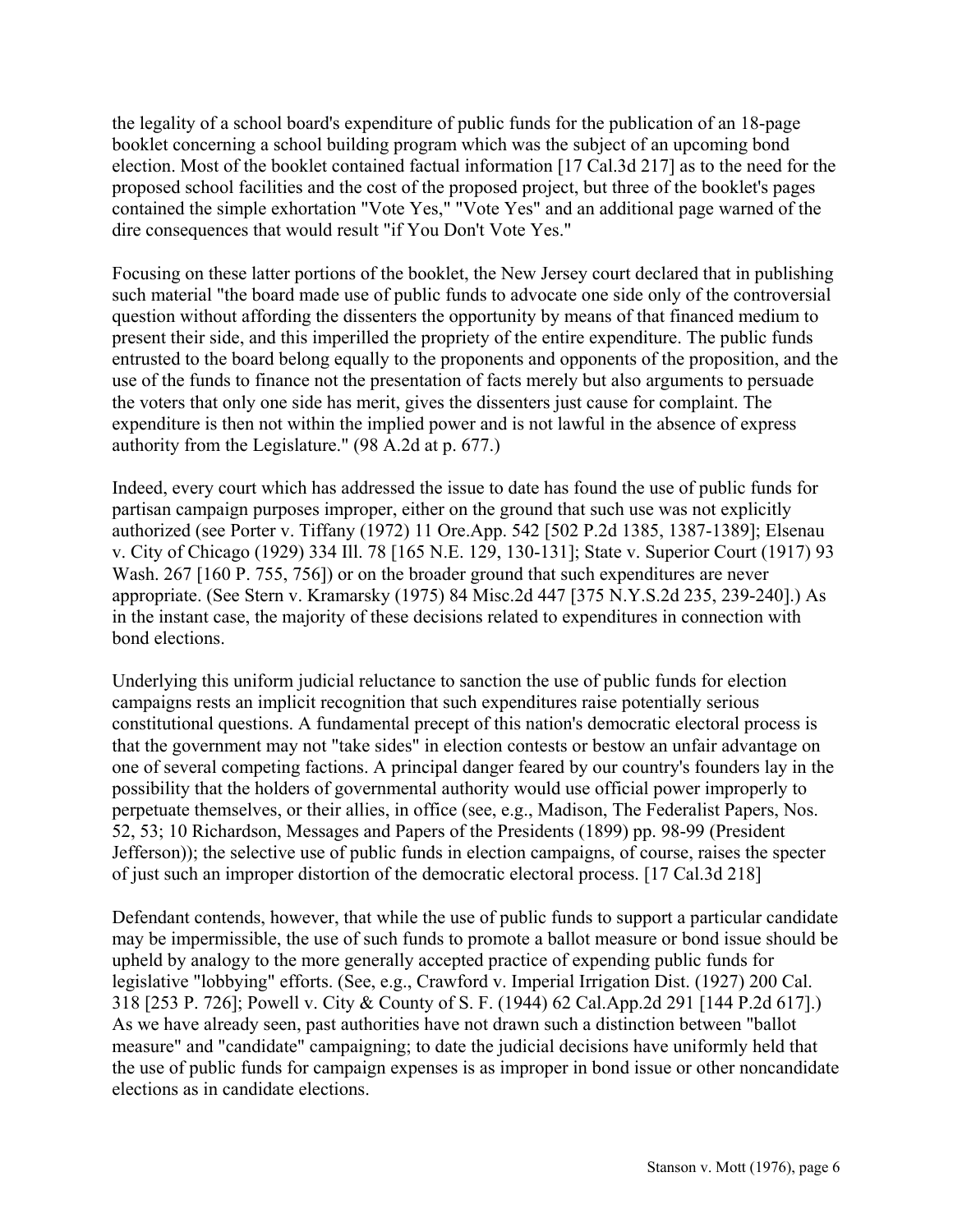Moreover, the suggested analogy between election campaigning and legislative lobbying ignores important distinctions between the two activities. To begin with, California statutes draw a clear distinction between the two matters; while various provisions authorize public expenditures for appropriate legislative lobbying activities (see, e.g., Gov. Code, ßß 50023, 53060.5, 82039, 86300, subd. (a); cf. Cal. Const., art. IV, ß 15), fn. 4 no similar provision sanctions the use of public funds in election campaigns. (Cf. Ed. Code, ß 1073 (quoted in fn. 7, post).)

More fundamentally, while public agency "lobbying" efforts undeniably involve the use of public funds to promote causes which some members of the public may not support, one of the primary functions of elected and appointed executive officials is, of course, to devise legislative proposals to attempt to implement the current administration's policies. Since the legislative process contemplates that interested parties will attend legislative hearings to explain the potential benefits or detriments of proposed legislation, public agency lobbying, within the limits authorized by statute (see fn. 4, ante), in no way undermines or distorts the legislative process. By contrast, the use of the public treasury to mount an election campaign which attempts to influence the resolution of issues which our Constitution leave to the "free election" of the people (see Cal. Const., art. II, ß 2) does present a serious threat to the integrity of the electoral process. [17 Cal.3d 219]

The importance of governmental impartiality in electoral matters finds explicit expression in a number of recent decisions. In Gould v. Grubb (1975) 14 Cal.3d 661 [122 Cal.Rptr. 377, 536 P.2d 1337], for example, we recently invalidated a municipal electoral provision which granted the top positions on the election ballot to incumbents seeking reelection. In light of the trial court's findings that a significant advantage accrued to candidates who enjoyed the top ballot positions, we held that the government could not properly reserve such positions for incumbents, "emphatically reject[ing] the notion that the government may consciously choose to favor the election of incumbents over nonincumbents in a manner which distorts the preference of participating voters." (14 Cal.3d at p. 673.) Observing that "[a] fundamental goal of a democratic society is to attain the free and pure expression of the voters' choice of candidates," we concluded that "our state and federal Constitutions mandate that the government must, if possible, avoid any feature that might adulterate or, indeed, frustrate, that free and pure choice ...." (14 Cal.3d at p. 677.) (See Rees v. Layton (1970) 6 Cal.App.3d 815, 823 [86 Cal.Rptr. 268]; cf. CSC v. Letter Carriers (1973) 413 U.S. 548, 554-563 [37 L.Ed.2d 796, 802-808, 93 S.Ct. 2880]; Hoellen v. Annunzio (7th Cir. 1972) 468 F.2d 522, 526.) fn. 5

Similarly, this court has also held on a number of occasions that the First Amendment precludes the government from making public facilities available to only favored political viewpoints; once a public forum is opened, equal access must be provided to all competing factions. (See, e.g., Wirta v. Alameda-Contra Costa Transit Dist. (1967) 68 Cal.2d 51 [64 Cal.Rptr. 430, 434 P.2d 982]; Danskin v. San Diego Unified Sch. Dist. (1946) 28 Cal.2d 536 [171 P.2d 885]; cf. Healy v. James (1972) 408 U.S. 169, 187-188 [33 L.Ed.2d 266, 282-284, 92 S.Ct. 2338].)

In the instant case, however, we need not resolve the serious constitutional question that would be posed by an explicit legislative authorization of the use of public funds for partisan campaigning, because the legislative provisions relied upon by defendant Mott certainly do not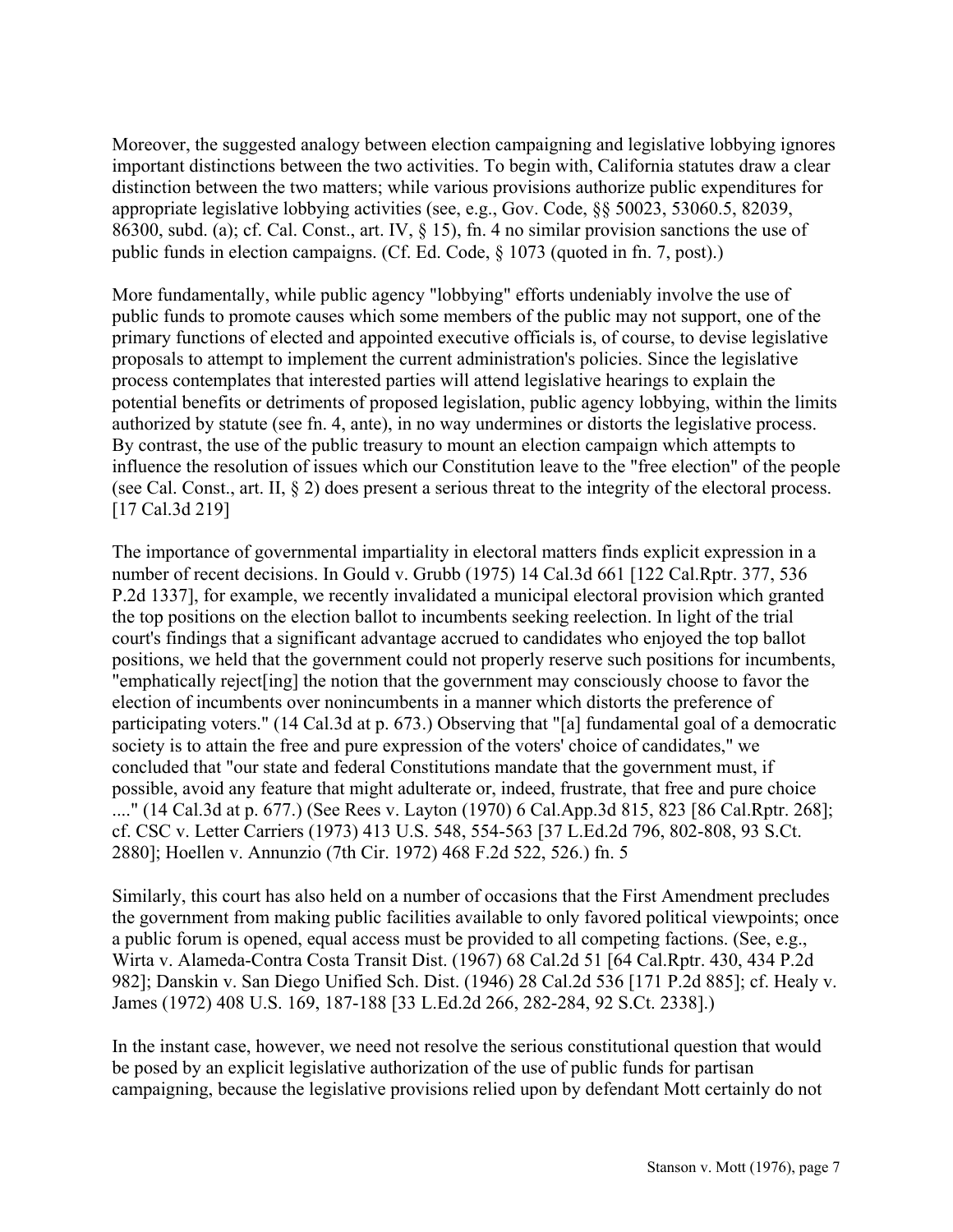authorize such expenditures in the "clear and unmistakable [17 Cal.3d 220] language" required by Mines. (201 Cal. at p. 287.) Nothing in either section 512 of the Public Resources Code or in any other legislative provision of which we are aware purports to sanction election campaign expenditures by the Department of Parks and Recreation; in the absence of such explicit authorization, we conclude that defendant could not properly authorize the department to spend public funds to campaign for the passage of the bond issue.

It does not necessarily follow, however, that the department was without power to incur any expense at all in connection with the bond election. In Citizens to Protect Pub. Funds v. Board of Education, supra, 98 A.2d 673, the New Jersey decision discussed above, the court, while condemning the school board's use of public funds to advocate only one side of an election issue, at the same time emphatically affirmed the school board's implicit power to make "reasonable expenditures for the purpose of giving voters relevant facts to aid them in reaching an informed judgment when voting upon the proposal." (98 A.2d at p. 676.)

As Justice Brennan explained in that decision: "[T]he complexities of today's problems make more difficult the task of every citizen in reaching an intelligent judgment upon the accomodation of endurable financial cost with the acknowledged need for adequate education. The need for full disclosure of all relevant facts is obvious, and the board of education is well qualified to supply the facts. But a fair presentation of the facts will necessarily include all consequences, good and bad, of the proposal, not only the anticipated improvement in educational opportunities, but also the increased tax rate and such other less desirable consequences as may be foreseen. If the presentation is fair in that sense, the power to make reasonable expenditure for the purpose may fairly be implied as within the purview of the power, indeed duty, of the board of education to formulate the construction program in the first instance." (98 A.2d at pp. 676-677.)

The administrative agency involved in the instant case does not, of course, enjoy the same broad legislative and fiscal authority possessed by the locally autonomous school board in the Citizens to Protect Pub. Funds case. Section 512 of the Public Resources Code does, however, grant to the Department of Parks and Recreation explicit authority to disseminate information relating to the agency's activities, activities which include the investigation and assessment of the state's long range recreational needs and the preparation of plans to meet such needs. While, as we have seen, section 512 does not authorize the department to [17 Cal.3d 221] spend funds for campaign purposes, we believe that, reasonably construed, the section does provide the department with authority to spend funds, budgeted for informational purposes, to provide the public with a "fair presentation" of relevant information relating to a park bond issue on which the agency has labored. fn. 6

Problems may arise, of course, in attempting to distinguish improper "campaign" expenditures from proper "informational" activities. With respect to some activities, the distinction is rather clear; thus, the use of public funds to purchase such items as bumper stickers, posters, advertising "floats," or television and radio "spots" unquestionably constitutes improper campaign activity (see, e.g., Mines v. Del Valle, supra, 201 Cal. at p. 276; Porter v. Tiffany, supra, 502 P.2d at p. 1386), as does the dissemination, at public expense, of campaign literature prepared by private proponents or opponents of a ballot measure. (See 51 Ops.Cal.Atty.Gen.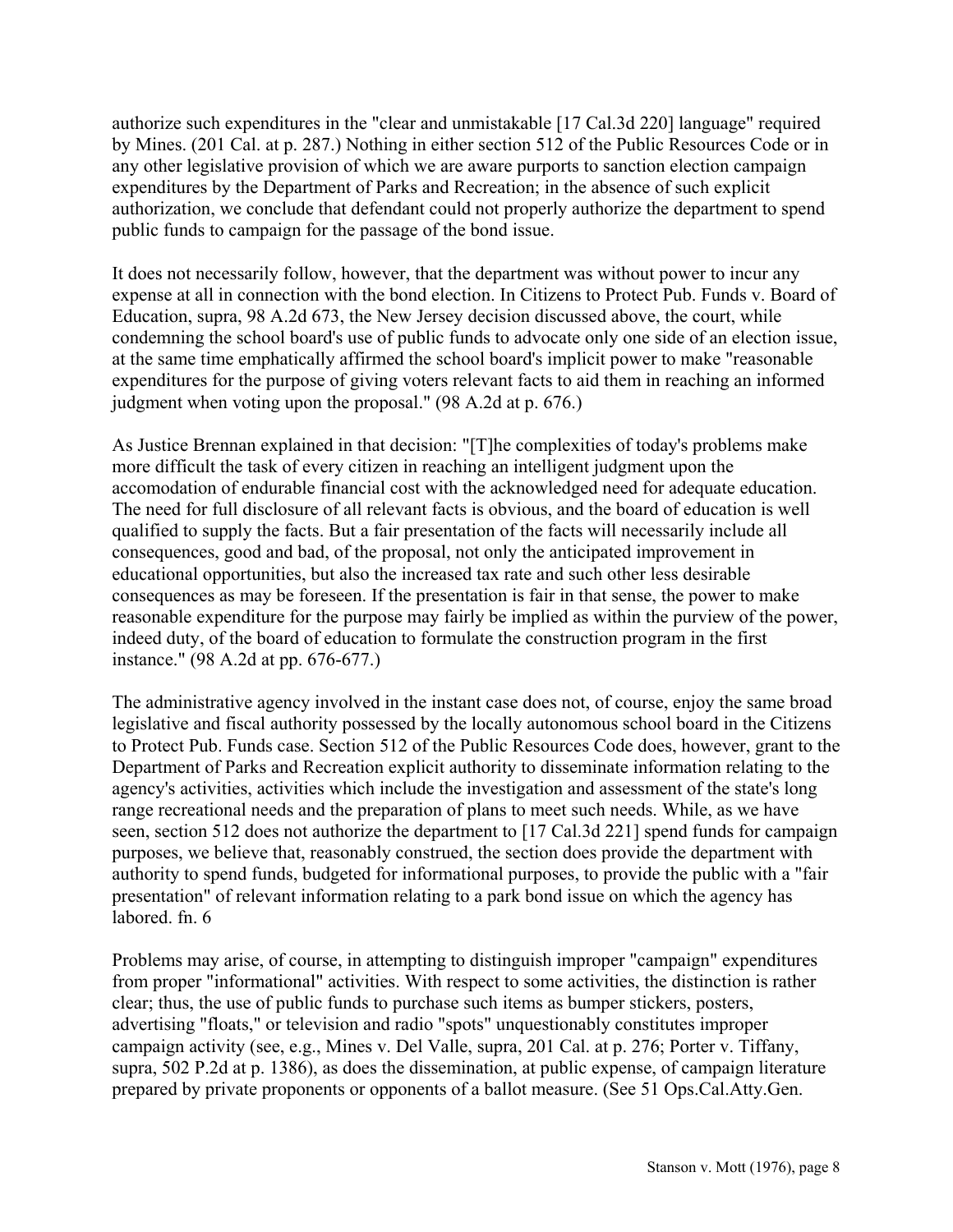190, 194 (1968); Stern v. Kramarsky, supra, 375 N.Y.S.2d 235.) On the other hand, it is generally accepted that a public agency pursues a proper "informational" role when it simply gives a "fair presentation of the facts" in response to a citizen's request for information (see Citizens to Protect Pub. Funds v. Board of Education, supra, 98 A.2d 673, 677; Stern v. Kramarsky, supra, 375 N.Y.S.2d 235, 239-240; 51 Ops.Cal.Atty.Gen. 190, 193 (1968) or, when requested by a public or private organization, it authorizes an agency employee to present the department's view of a ballot proposal at a meeting of such organization. (See Ed. Code, § 1073; fn. 7 cf. Citizens to Protect Pub. Funds v. Board of Education, supra, 98 A.2d 673, 677.) [17 Cal.3d 222]

Frequently, however, the line between unauthorized campaign expenditures and authorized informational activities is not so clear. Thus, while past cases indicate that public agencies may generally publish a "fair presentation of facts" relevant to an election matter, in a number of instances publicly financed brochures or newspaper advertisements which have purported to contain only relevant factual information, and which have refrained from exhorting voters to "Vote Yes," have nevertheless been found to constitute improper campaign literature. (See 35 Ops.Cal.Atty.Gen. 112 (1960); 51 Ops.Cal.Atty.Gen. 190 (1968); cf. 42 Ops.Cal.Atty.Gen. 25, 27 (1964).) In such cases, the determination of the propriety or impropriety of the expenditure depends upon a careful consideration of such factors as the style, tenor and timing of the publication; fn. 8 no hard and fast rule governs every case.

At the present stage of the instant proceeding, we have no occasion to determine whether the department's actual expenditures constituted improper "campaign" expenditures or authorized "informational" expenses. The complaint alleges, inter alia, that defendant Mott authorized the dissemination of agency publications "which were merely not informative but ... promotional" and sanctioned the distribution, at public expense, of promotional materials written by a private organization formed to promote the passage of the bond act. If plaintiff can establish these allegations at trial, he will have demonstrated that [17 Cal.3d 223] defendant did indeed authorize the improper expenditure of public funds, and plaintiff will be entitled, at least, to a declaratory judgment to that effect; if he establishes that similar expenses are threatened in the future, he will also be entitled to injunctive relief. (See Ahlgren v. Carr (1962) 209 Cal.App.2d 248, 252-254 [25 Cal.Rptr. 887]; Code Civ. Proc., ßß 526, 526a.) Accordingly, the trial court erred in determining that plaintiff's complaint failed to state a cause of action, and on this ground alone the judgment in favor of defendant must be reversed.

4. [4] A public official who, in good faith, authorizes the improper expenditure of public funds is personally liable to repay such funds only if he failed to exercise due care in permitting the expenditure.

Although we have determined that the judgment must be reversed, there remains the serious question whether, assuming public funds were improperly expended for campaign purposes, defendant Mott may be held personally liable to repay such funds. Plaintiff asserts that Mott should be held strictly liable for such expenditures, relying upon the concluding portion of this court's opinion in Mines v. Del Valle, supra, 201 Cal. 273, 288-289. In Mines, after determining that the Los Angeles board of public service commissioners had no authority to spend public funds to promote the passage of the bond issue, our court went on to hold the individual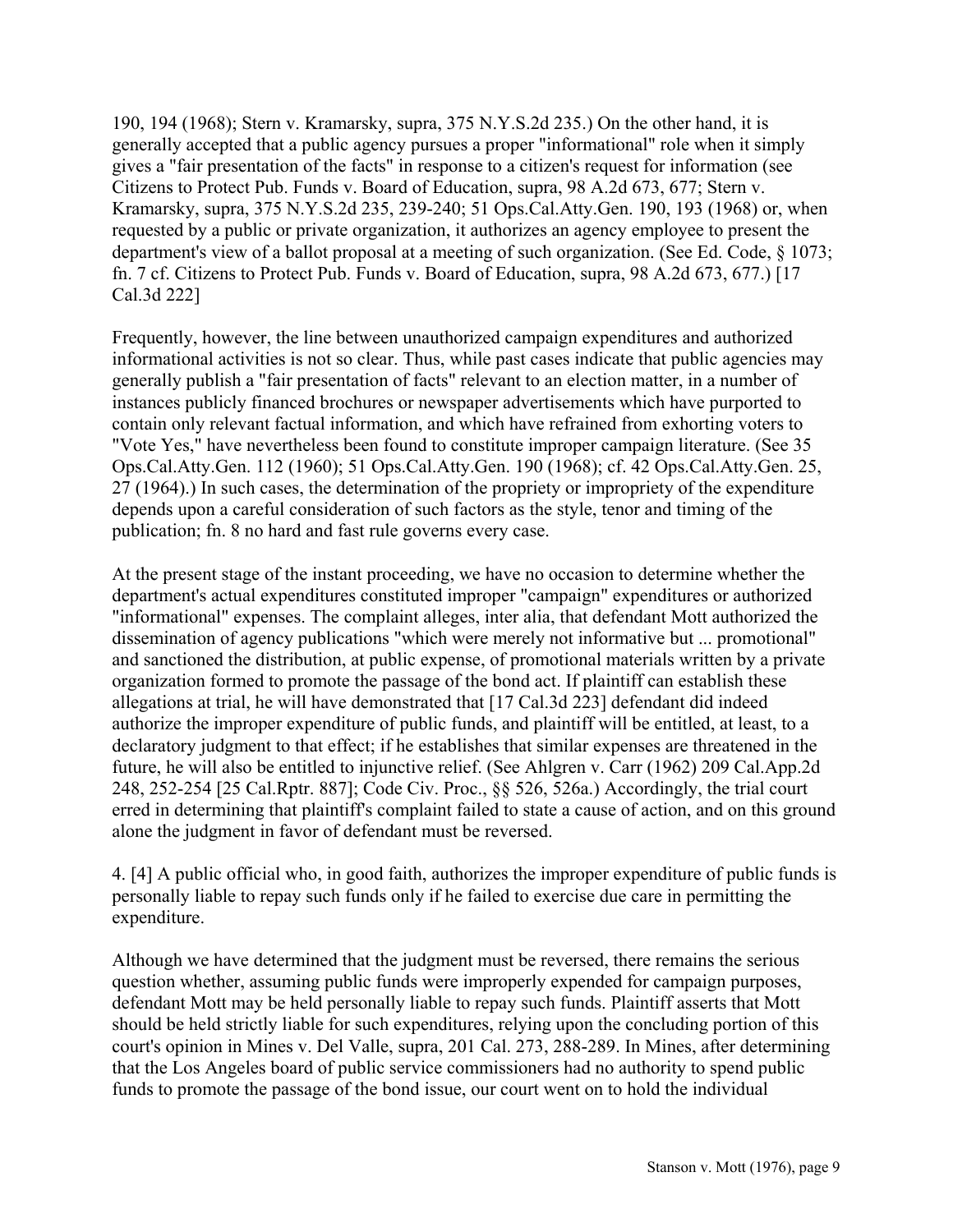commissioners personally liable for the improper expenditures, specifically rejecting defendants' contention that their good faith belief in the propriety of their actions might absolve them from civil liability. If this portion of Mines retains vitality today, defendant Mott would be strictly liable for any funds which he erroneously authorized the department to expend.

As we shall explain, however, for a number of reasons we have concluded that this latter portion of the Mines decision is no longer sound, and should not be followed in the present case. In the first place, as the Mines opinion itself reveals, the decision to hold public officials strictly liable for every unauthorized expenditure rested in large part on the assumption that the limits of authorized public expenditures are always clearly ascertainable and thus that there could be no excuse for a public official innocently to exceed such boundaries. As the Mines court stated: "'[T]he powers of municipal officers are well defined. Their modes of procedure in all matters of expenditure are pointed out with particularity. They are given by law a legal adviser, and, if not, are fully empowered to employ one. There is no occasion whatsoever for their taking any step without such advice. There is no reason for their ever [17 Cal.3d 224] making any illegal expenditure of the public's moneys. To countenance the making by these officials of an illegal expenditure in one case is to open wide the door for like expenditures in every case.'" (201 Cal. at p. 288, quoting Osburn v. Stone (1915) 170 Cal. 480, 484 [150 P. 367].) fn. 9

As we have already noted, however, in the instant context the line between proper informational activities and improper campaign expenditures is not always clear. In many instances the propriety of expenditures may turn on an evaluation of such subtle factors as the "style" or "tenor" of the public agency's presentation. Under such circumstances, it is unrealistic to assert, as the Mines court did, that "[t]here is no reason for ... ever making any illegal expenditure of the public's moneys."

Moreover, not only does the Mines decision rest upon an unrealistic factual assumption, but, perhaps more significantly, we believe that the decision's imposition of strict liability on public officials who, in good faith, mistakenly authorize improper expenditures, is incompatible with subsequent legislative developments in related areas.

The California Tort Claims Act of 1963 constitutes the most notable and comprehensive of the legislative revisions. Prior to the enactment of the tort claims act, and to this court's decision in Muskopf v. Corning Hospital Dist. (1961) 55 Cal.2d 211 [11 Cal.Rptr. 89, 359 P.2d 457] which precipitated that enactment, governmental entities were generally immune from liability for any losses caused by the conduct of their employees, but the public employees themselves were frequently personally liable for such losses. (See Van Alstyne, Cal. Government Tort Liability (1964) pp. 8-16, 24-27.) The tort claims act reversed this arrangement, subjecting governmental entities to liability for damage caused by their employees (Gov. Code, ß 815.2), and granting public employees broad statutory rights to indemnification from their public employers. (Gov. Code, ßß 825-825.6.) Thus, as this court noted in [17 Cal.3d 225] Johnson v. State of California (1968) 69 Cal.2d 782, 792 [73 Cal.Rptr. 240, 447 P.2d 352], as a consequence of the indemnification provisions of the tort claims act "the public employee faces only a slim danger of ultimate personal liability; such liability attaches only in the rare instances of injuries arising from acts either outside the scope of employment or performed with actual fraud, corruption or malice." (Fn. omitted.)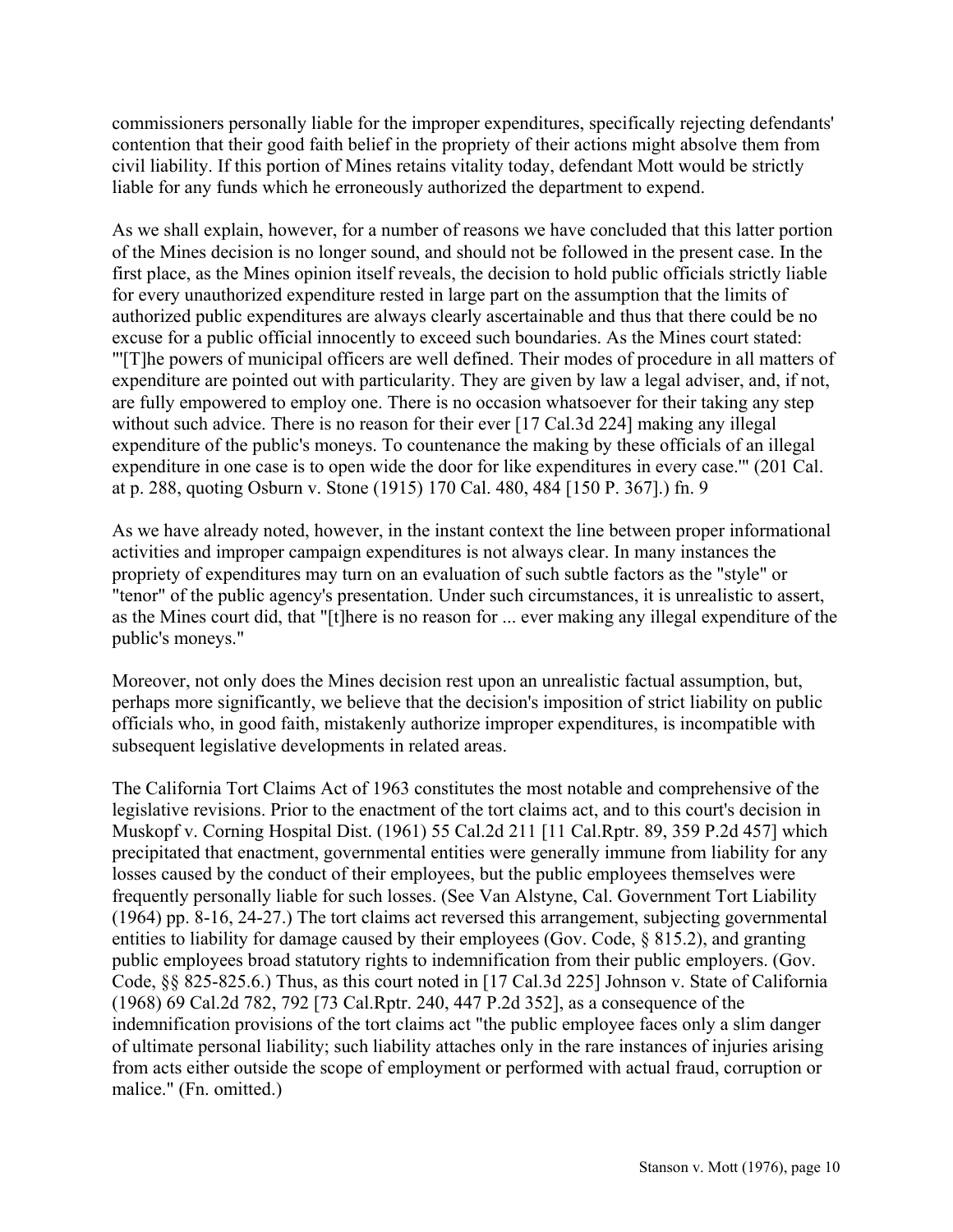Although the indemnification provisions of the tort claims act are not directly applicable to an action by or on behalf of a public entity to recover moneys misappropriated or illegally expended by a public employee, the act's provisions do reflect a general state policy to limit a public employee's personal financial responsibility for errors committed in the course of his public employment.

We recognize, of course, that public officials who either retain custody of public funds or are authorized to direct the expenditure of such funds bear a peculiar and very grave public responsibility, and that courts and legislatures, mindful of the need to protect the public treasury, have traditionally imposed stringent standards upon such officials. (See, e.g., Pen. Code, § 424; People v. Dillon (1926) 199 Cal. 1, 12-15 [248 P. 230]; Bird v. McGoldrick (1938) 277 N.Y. 492 [14 N.E.2d 805, 806-807, 116 A.L.R. 1059] (Lehman, J.).) A separate provision of the tort claims act indicates, however, that even with respect to such officials, public policy does not always dictate a rule of strict liability; under section 822 of the Government Code, a public official is liable for public moneys stolen from his custody only "if the loss was sustained as a result of his own negligent or wrongful act or omission." fn. 10

No specific statutory provision governs the liability of public officials for the type of improper expenditures alleged in the present case. Section 13324 of the Government Code, the statutory provision most closely in point, provides only that "[e]very person who incurs any expenditure in excess of the allotments or other provisions of the fiscal year budget ... is liable both personally and on his official bond for the amount of the excess expenditures." (Italics added.) Significantly, there is no comparable provision rendering a public official personally liable for all improper expenditures, and, of course, the present complaint does not allege that defendant authorized expenditures in excess of the department's budgetary allowance. [17 Cal.3d 226]

In light of the present California statutory provisions discussed above, and our determination that Mines' adoption of a strict liability standard was premised on the unrealistic assumption that the propriety or impropriety of a given expenditure is always readily ascertainable, we have concluded that the Mines decision should be overruled insofar as it holds a public official strictly liable for any expenditure of public funds which is later determined to be unauthorized. In our view, the Mines approach imposes an overly harsh sanction on well-motivated public officials, and will often work to the detriment of the public interest by deterring such officials from undertaking such activities as the dissemination of useful information to the public.

Having rejected Mines' "strict liability" rule, we must determine under what circumstances a public official may be held personally liable for an unauthorized expenditure of public funds. fn. 11 As noted above, under the tort claims act a public employee generally must bear the ultimate financial responsibility for his actions in cases of "fraud, corruption or actual malice" (see Gov. Code, ß 825.6); there can be no question, of course, that the improper expenditure of public funds under similar circumstances would also render a public official personally liable. In light of the considerable authority enjoyed by officials who control public funds, and the important public interest in protecting such moneys from improper use, however, we believe that such officials may properly be held to a higher standard than simply the avoidance of "fraud, corruption or actual malice" in their handling of public funds. We conclude instead that such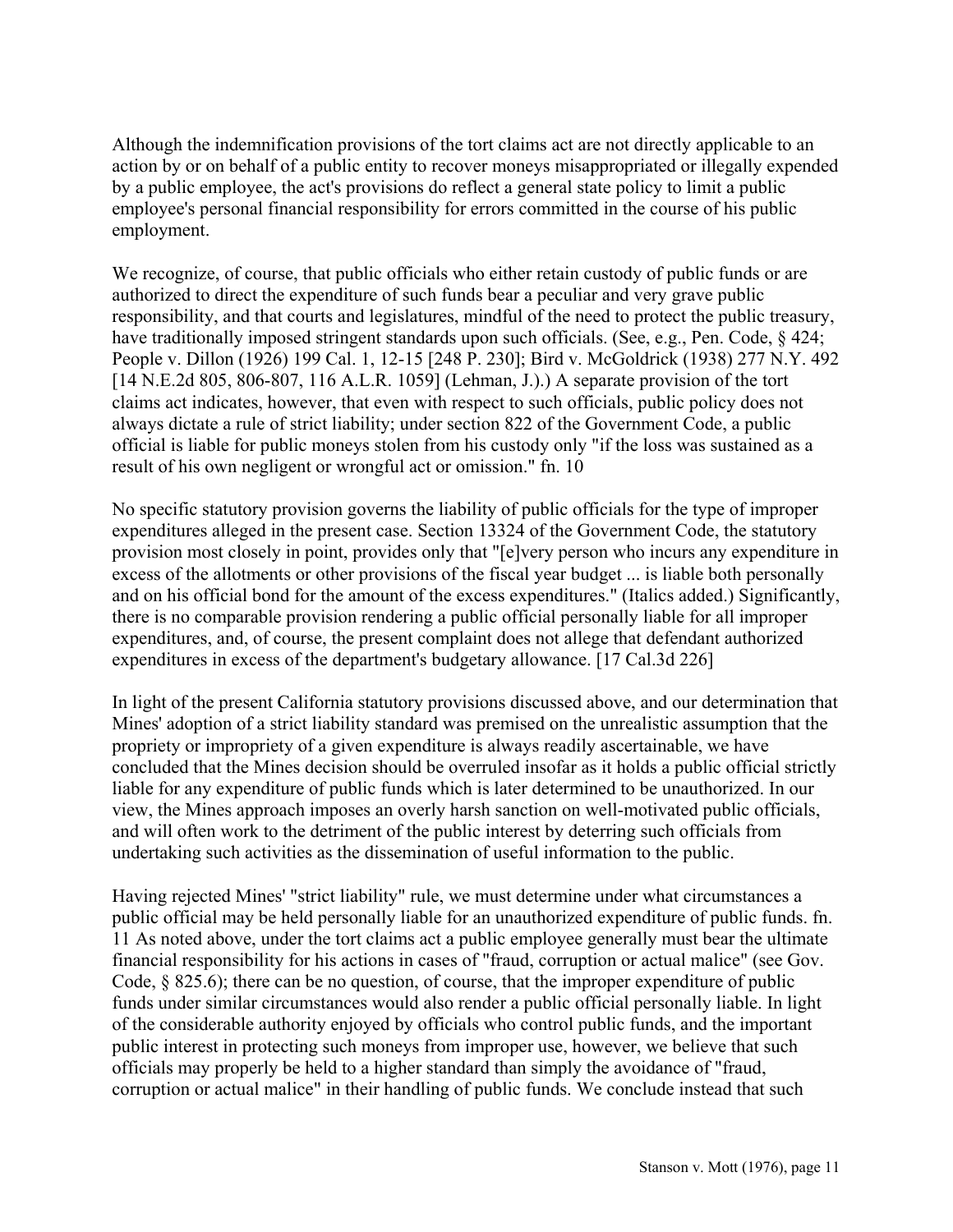public officials must use "due care," i.e., reasonable diligence, in authorizing the expenditure of public funds, and [17 Cal.3d 227] may be subject to personal liability for improper expenditures made in the absence of such due care. fn. 12

[5] Numerous considerations may be relevant to the determination of whether a public official has acted with due care or not. For example, a court may consider whether the expenditure's impropriety was obvious or not (see, e.g., People v. Dillon, supra, 199 Cal. 1, 15), whether the official was alerted to the possible invalidity of the expenditure (see, e.g., County of Shasta v. Moody, supra, 90 Cal.App. 519, 524; 35 Ops.Cal.Atty.Gen. 112, 113 (1960)), or whether the official relied upon legal advice or on the presumed validity of an existing legislative enactment or judicial decision in making the expenditure, (Cf. People v. Dillon, supra, 199 Cal. 1, 14-15; Adams v. Bryant, supra, 236 Ark. 859 [370 S.W.2d 432, 436-437].)

In the present case, plaintiff's first amended complaint did not allege that defendant Mott had failed to exercise due care in authorizing the challenged expenditures, but, of course, under the previously governing Mines rule no such allegation was required. Since we now overrule Mines on this point, on remand plaintiff should be permitted to amend his complaint if he so desires.

# 5. Conclusion.

A state park department's use of public funds to finance an election campaign in favor of a park bond issue may, at first blush, seem like a quite innocuous, and perhaps even salutory, practice. But, as the United States Supreme Court cautioned nearly a century ago, "unconstitutional practices [often] get their first footing" in their "mildest and least repulsive form." (Boyd v. United States (1886) 116 U.S. 616, 635 [29 L.Ed. 746, 752, 6 S.Ct. 524].) In our polity, the constitutional commitment to "free elections" guarantees an electoral process free of partisan intervention by the current holders of governmental authority or the current trustees of the public treasury. Against this background, and in light of current statutory provisions, we must conclude that the director of the parks department lacked authority to expend public funds for the purpose of promoting the passage of the 1974 park bond issue. [17 Cal.3d 228]

The judgment in favor of defendant is reversed and the case is remanded for proceedings consistent with the views expressed in this opinion.

# Wright, C. J., McComb, J., Mosk, J., Sullivan, J., Clark, J., and Richardson, J., concurred.

-FN 1. The paragraph reads in full: "The trial court also correctly denied leave to amend the complaint. The director's involvement in the election, as outlined by Stanson, was well within the scope of his authority as outlined by law. (See Pub. Resources Code, §§ 501, 504, 512, 513.) While the Bond Act would not be effective until approved by the people, both houses of the Legislature passed the measure by the required two-thirds vote and it had been approved by the Governor. The director's actions were expressive of both his statutory duty to improve and to publicize the state park system. Stanson has not proposed, either in the trial court or on appeal, any amendments which would state a cause of action against the named parties. This being the case, he has failed to demonstrate an abuse of discretion by the trial court in not allowing leave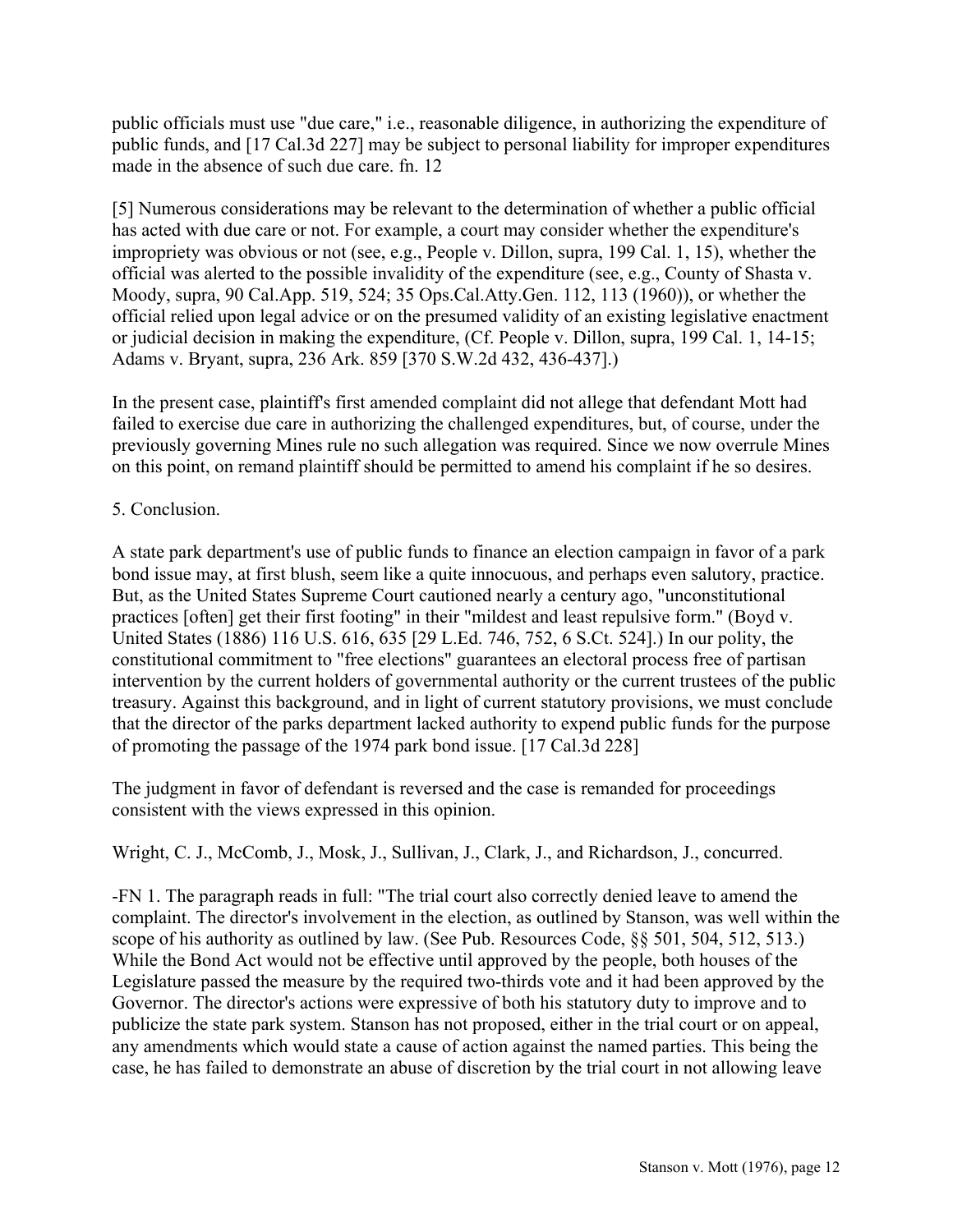to amend (Hilton v. Board of Supervisors, supra, 7 Cal.App.3d 708, 716 [86 Cal.Rptr. 754])." (49 Cal.App.3d at p. 815.)

-FN 2. Section 5096.85 provides in full:

"Except as otherwise provided herein, all money deposited in the State Beach, Park, Recreational, and Historical Facilities Fund of 1974 shall be available for appropriation as set forth in Section 5096.79 for the purposes set forth below in amounts not to exceed the following except as may be provided hereafter:

"(a) For grants to counties, cities, or cities and counties for the acquisition, development, or acquisition and development, of real property for park, recreation area, beach, and historical purposes, including state administrative costs \$90,000,000

"(b) For development of real property, including costs for planning and interpretation \$45,000,000

"(c) For development of historical resources for the state park system, including costs for planning and interpretation \$15,000,000

"(d) For the acquisition, development, or acquisition and development, of real property for wildlife management in accordance with the provisions of the Wildlife Conservation Law of 1947 (Chapter 4 (commencing with Section 1300, Division 2, Fish and Game Code and in accordance with a master plan drafted as an element of the State Environmental Goals and Policy Report, including costs for planning and interpretation \$10,000,000

"(e) For the acquisition of real property for the state park system, including public beaches, recreation units, historical units and costs of planning and interpretation, of which not less than fifteen million dollars (\$15,000,000) shall be expended for acquisition of privately owned lands inside the boundaries of existing units and for additions to existing units \$90,000,000

"It is the intent of the Legislature that funds expended pursuant to subdivisions (a) and (e) of this section may be used for the acquisition of open-space lands, development rights, and scenic easements in connection with the state park system or, in the case of counties, cities, or cities and counties, in connection with park and beach purposes. For the purpose of acquiring such openspace lands or scenic easements the state and counties, cities, or cities and counties may exercise the power of eminent domain."

-FN 3. Defendant seeks support for his position in section 5096.72, subdivision (a) of the Public Resources Code which declares: "It is the responsibility of the state to provide and to encourage the provision of outdoor recreation opportunities for the citizens of California." (Italics added.) This section, however, does not allocate any funds to the department and, of course, gives no indication that state "encouragement" may take the form of the expenditure of public funds for promotional campaign purposes. Similarly, section 5096.73, subdivision (d) of the Public Resources Code, which contains a legislative declaration that "[i]t is desirable for the people of this state to have prior notice of the proposed disposition and allocation of the proceeds of this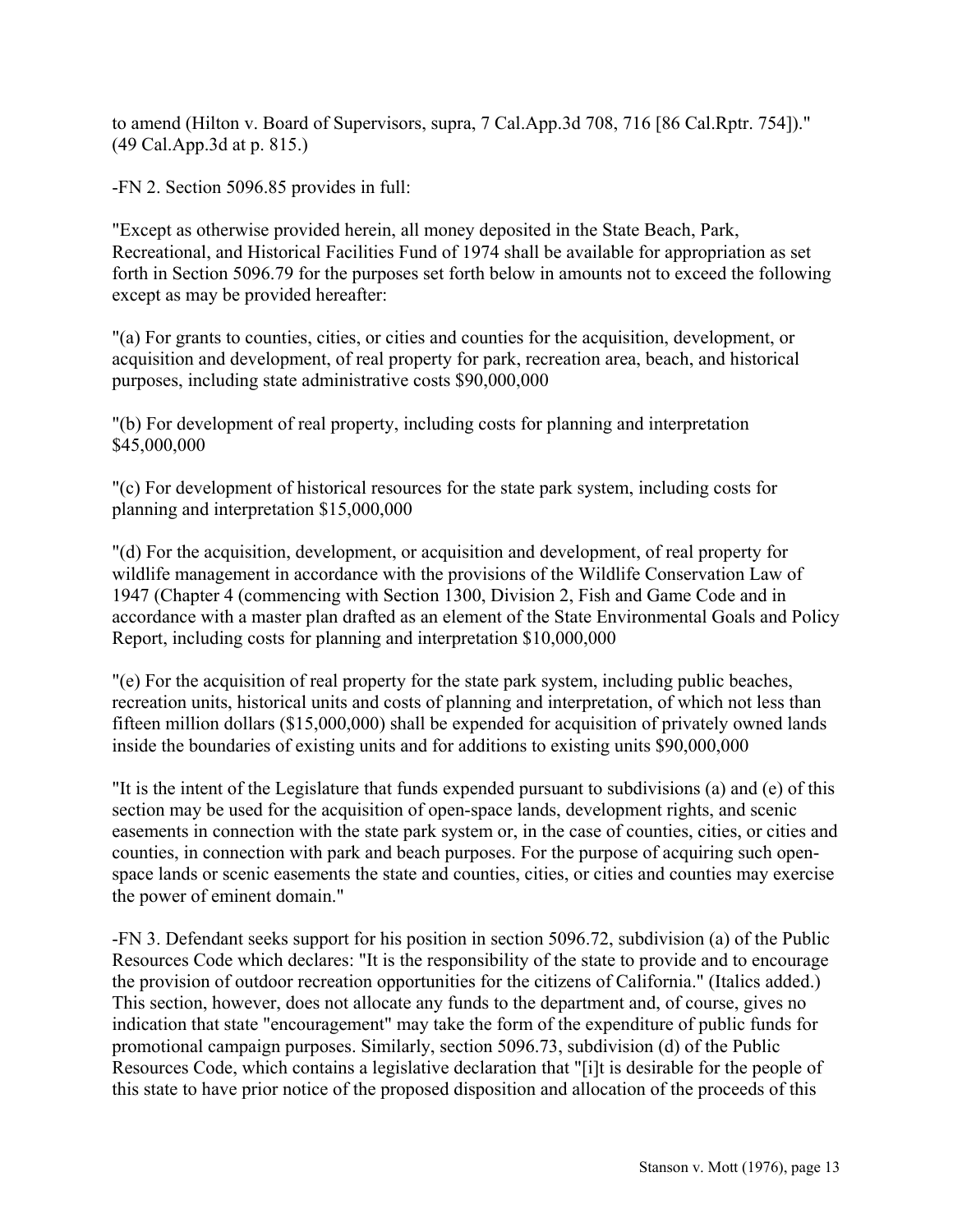bond issue," allocates no funds to the department and provides no intimation that public funds may be used to campaign for the passage of the act.

-FN 4. For example, section 50023 provides: "The legislative body of a local agency, directly or through a representative, may attend the Legislature and Congress, and any committees thereof, and present information to aid the passage of legislation which the legislative body deems beneficial to the local agency or to prevent the passage of legislation which the legislative body deems detrimental to the local agency. ... The cost and expense incident thereto are proper charges against the local agency."

-FN 5. In the recent United States Supreme Court decision in Buckley v. Valeo (1976) 424 U.S. 1, 85-109 [46 L.Ed.2d 659, 725-739, 96 S.Ct. 612, 666-677], the court upheld the constitutionality of a number of federal statutory provisions which provide public financing for election campaigns. The provision before the court in Buckley, however, did not provide public financing for only one of a number of competing candidates, but rather provided public funds to all qualified candidates. We do not read Buckley as sanctioning a system of public financing which permits the government to award public funds to a single candidate which it chooses to favor.

-FN 6. It is true that in California the need for the dissemination of information concerning ballot measures is somewhat diminished by the existing statutory procedures providing for the preparation of "pro" and "con" ballot arguments (see Elec. Code, ßß 3527.1-3527.4; Gov. Code, ßß 88000-88007) as well as an "impartial analysis" of all ballot measures by the Legislative Analyst. (See Gov. Code, § 88003.) Nothing in these salutory ballot pamphlet provisions, however, suggests that other public agencies are foreclosed from providing objective information on a proposed ballot measure, and we believe it would be contrary to the public interest to bar knowledgeable public agencies from disclosing relevant information to the public, so long as such disclosure is full and impartial and does not amount to improper campaign activity.

-FN 7. Several provisions of the Education Code highlight the distinction between improper campaign activities and proper informational activities. Section 1071 subdivision (c) authorizes the governing board of any school district to "[i]nform and make known to the citizens of the district, the educational programs and activities of the schools therein." Section 1073, however, provides in turn that: "Nothing in subdivision (c) of Section 1071 shall be construed to authorize the preparation or dissemination of information for the purposes of influencing the electors in the district in voting at any school district election or in voting upon any proposition affecting the public schools of the district ..."

Moreover, section 1073 goes on to provide that: "[N]othing in this code shall be construed as prohibiting any member of the governing board of a school district or any administrative officer of a school district from appearing at any time before a citizens group, which requests his appearance, to discuss the reasons why the governing board of the school district called an election to submit to the voters of the district a proposition for the issuance of bonds or for an increase in the maximum tax rate of the district and to answer questions put to him by any taxpayer concerning the cost of such proposals."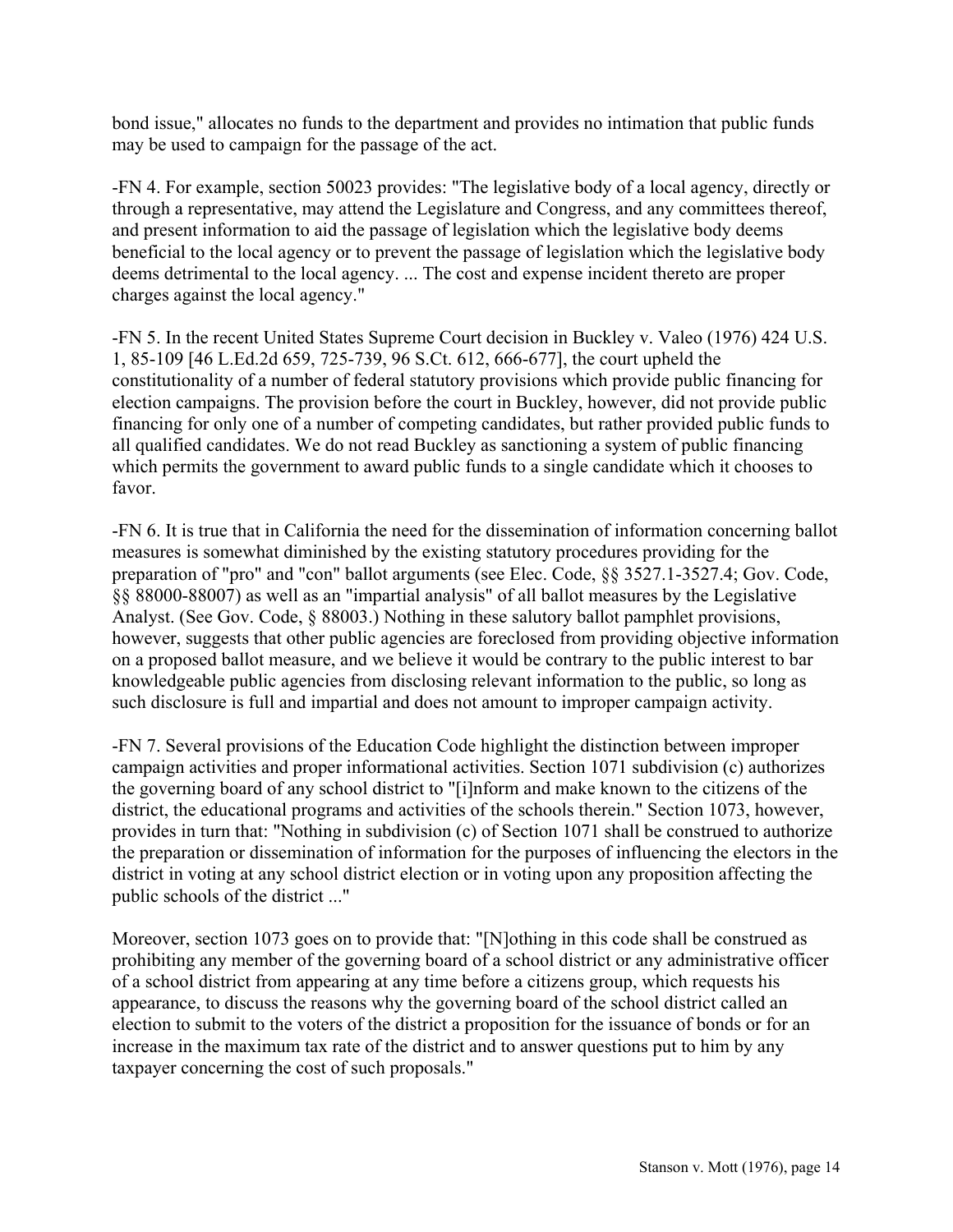-FN 8. In 35 Ops.Cal.Atty.Gen. 112 (1960), for example, the trustees of the Madera Union High School District placed a full page advertisement in a general circulation newspaper one day before a school bond election. The advertisement did not explicitly urge voters to "Vote Yes" on the bond issue, but stated in large letters that "A CLASSROOM EMERGENCY EXISTS NOW AT MADERA UNION HIGH SCHOOL" and listed a number of reasons why additional funds were needed by the school district. The county counsel requested the Attorney General's opinion as to whether public funds could be used to pay for the advertisement.

After reviewing the relevant judicial authorities, the Attorney General concluded that although the advertisement did not explicitly urge a "Yes" vote and did disclose relevant factual information, the use of public funds to pay for the advertisement would nonetheless be improper. The opinion reasoned: "Viewed as a whole, the advertisement cannot properly be held to be a publication primarily designed to educate the voters as to the activities carried on by or the conditions of the schools of the district. ... The style, tenor and timing of the advertisement placed by the board of trustees points plainly to the conclusion that the publication was designed primarily for the purpose of influencing the voters at the forthcoming school bond election." (35 Ops.Cal.Atty.Gen. 112, 114.)

-FN 9. Although the above quotation originally appeared in the Osburn case, and the Mines court suggested that its "strict liability" holding was dictated by Osburn, the Osburn decision itself is at the very least ambiguous as to whether public officials should be held strictly liable for expenditures subsequently found improper. Thus, while the statement quoted above did appear early in the Osburn opinion, at the conclusion of the opinion the Osburn court stated: "[I]t is proper in closing this discussion to say that the trial court will recognize the discretion which in many matters is and of necessity must be vested in public officials, and will recognize, moreover, that for an honest, even though mistaken, exercise of discretionary powers, no public officer is responsible. ... All that is here decided is that the complaint is sufficient to call upon those officers to answer to the merits of the charges." (170 Cal. at p. 491.)

-FN 10. Section 822 reads in full: "A public employee is not liable for money stolen from his official custody. Nothing in this section exonerates a public employee from liability if the loss was sustained as a result of his own negligent or wrongful act or omission."

-FN 11. Courts in other states are divided on the question of when public officials should be held personally liable for the improper expenditure of funds. Some courts follow the "strict liability" rule of Mines and hold a public official personally liable whenever he has permitted expenditures which the public entity is not authorized to make. (See, e.g., City of Lowell v. Massachusetts Bonding & Ins. Co. (1943) 313 Mass. 257 [47 N.E.2d 265, 270-272, 146 A.L.R. 750]; City of Newport v. McLane (1934) 256 Ky. 803 [77 S.W.2d 27, 31-32, 96 A.L.R. 655]; In re Borough of Rankin (1943) 347 Pa. 40 [31 A.2d 543, 545].) Other courts, taking a very different view, hold that public officials who misspend public funds incur no personal liability so long as they "act in good faith, believing ... that they have authority ... to expend the money for the purposes for which they issue warrants ...." (Adams v. Bryant (1963) 236 Ark. 859 [370 S.W.2d 432, 436- 437]; see e.g., LaFleur v. Roberts (La. 1963) 157 So.2d 340, 346; McCarty v. City of St. Paul (1967) 279 Minn. 62 [155 N.W.2d 459, 463-464]; Town of Old Fort v. Harmon (1941) 219 N.C. 245 [13 S.E.2d 426, 427]; Board of Education of Oklahoma City v. Cloudman (1939) 185 Okla.